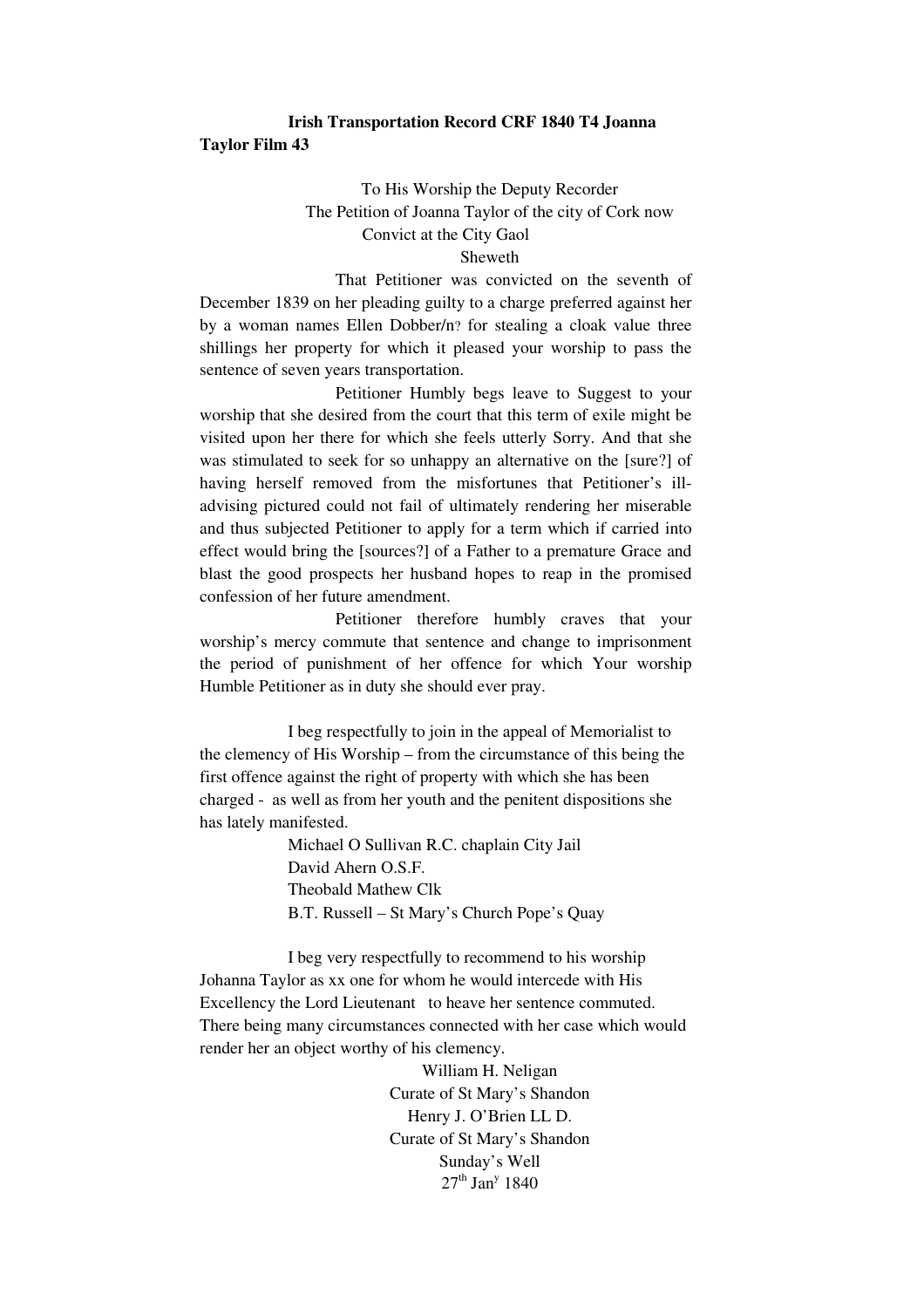## Robert Bennett Esq<sup>re</sup>

\*\*\*\*\*\*

Johanna Taylor

Commute to 18 Months Imprisonment with hard labour 1 week [1 ditary?] every alternate month, provided her Husband will engage to take her back at the expiration of her sentence

> Discharged prepared & orders for removal –  $18<sup>th</sup>$  Feb<sup>y</sup> 1840 Mr Bennett ans<sup>d</sup>  $D^{\circ}$ **HTC**

> > \*\*\*\*\*\*

*Envelope*  Robert Bennett Esq<sup>re</sup> Deputy Recorder Charlotte Quay

\*\*\*\*\*

To Robert Bennett Esq<sup>re</sup> Deputy Recorder

Sir,

 Having heard that a Petition is to be presented to you Signed by some Clergymen and other respectable persons on behalf of one Johanna Taylor whom you sentenced to Transportation about two months since. in Justice to myself and my children I beg leave to state that this petition has been got up by her father Michael <sup>O</sup>Brien to whom I unfortunately got married after the death of my first husband; that two years since she was married to a very honest man, and I had to defray the expenses besides giving her a feather Bed and other property all which she in a very short time disposed of and then deserted her husband from whom she has been since living apart. Since then she committed numerous thefts which were hushed up by the fathers paying for the articles stolen, and to try if she could be reclaimed by any means her father and I sent her to a friends of mine in the Country/ She was there after leaving the Magdalen Asylum/ where she remained for ten days and in the absence of the family she broke open a room door, a cupboard and a large drawer and stole a parcel of clothes with which she absconded, went from Blarney, where she took them, to Middleton and disposed of them – for this she was not prosecuted as her father passed an I.O.U. for £3.10.1 the value of the articles stolen – On a former occasion her father sent her to a Brother of his in Limerick whom she also robbed – should your worship change your Sentence I and two good children which I have had by my first husband must inimitably beg, as she has several times threatened our lives and even at one time she has thrown a parcel of slacked lime into my Eyes for the purpose of making me blind – at another time having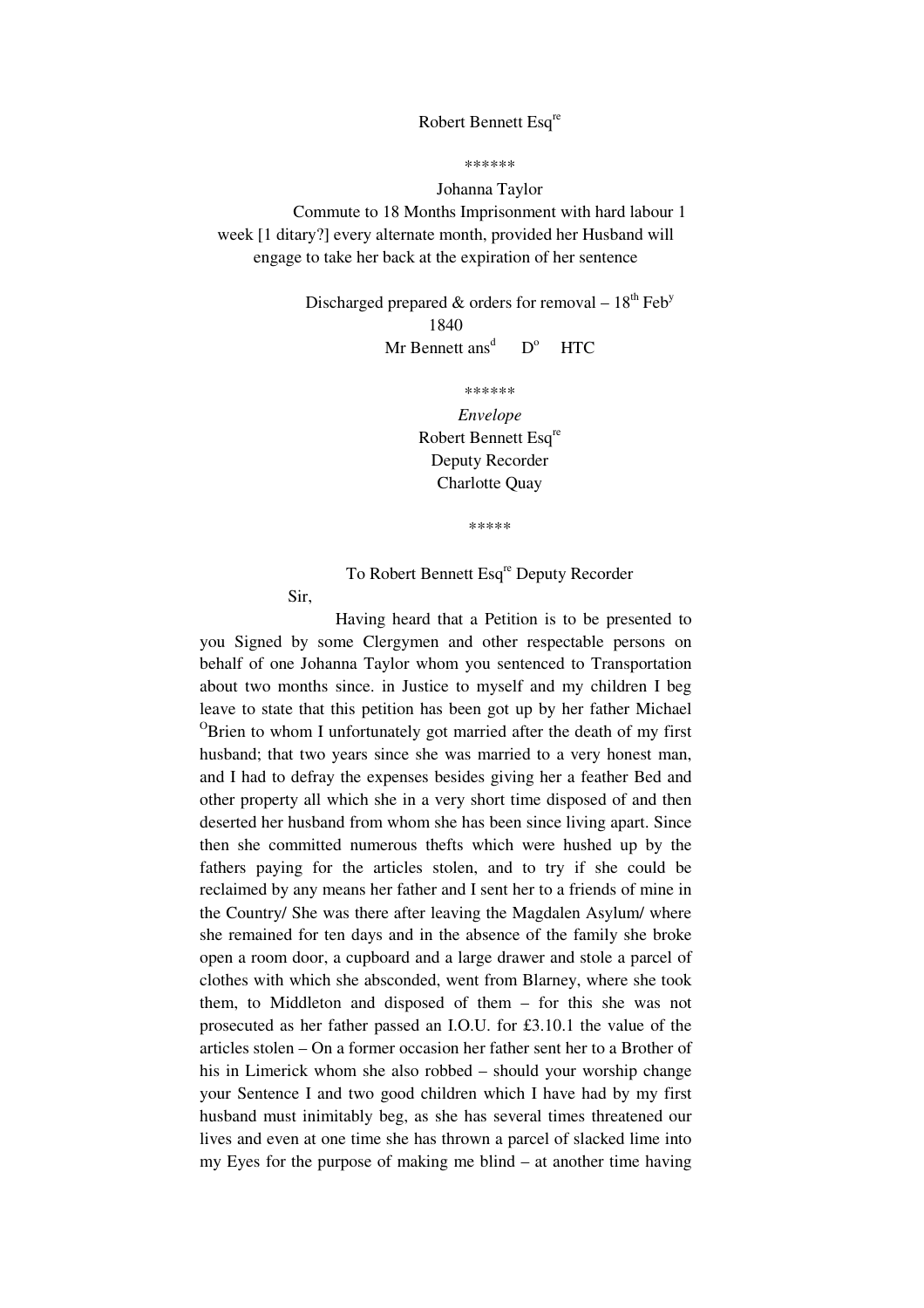threatened to burn the house about us her father had to have her sent to Bridewell.

 Theses Sir are facts – she is incorrigible and should your worship commute her Sentence you will be sending a pest on Society and perhaps reserving her for a heavier and more ignominious punishment

I am Sir, your most obedient

Servant

Margaret Brien

Cork  $7<sup>th</sup>$  February 1840

Sunday's Well

Tuesday

Dear Sir,

 I trust that a sever attack of the Epidermis at present so very prevalent will be a sufficient excuse for my not replying to your letter on the receipt of it.

 The circumstances which I think will make Johanna Taylor the object worthy of your clemency are her extreme youth, and it being her first offence against the laws – deprived of her mother in her early years – and her father being occupied with his trade. I fear she did not receive that instruction which would make her/better [......] into salvation and also a [dutiful?] member of society- married also to a man as she states whom she did not like and who treated her with contempt and in short deserted [her?] she was thrown on the world for support she easily became a prey to those seducers - Her friends by way of reclaiming her committed her to prison for some slight offences where bad company and [soil?] communication nearly completed her [excise?] -

Her husband I understand is now desirous of taking her under his protection, and he is (I understand) an altered man. should Your Worship intercede for her and obtain xxxxxx commutation of her punishment she may become a useful wife and a source of consolation to her husband.

Your obedient

Servant

William H. Neligan

Rob. Bennett Esq<sup>re</sup>

\*\*\*\*\*

*Mr. Connor written up the side DH fil 13 H.T.C. 14th*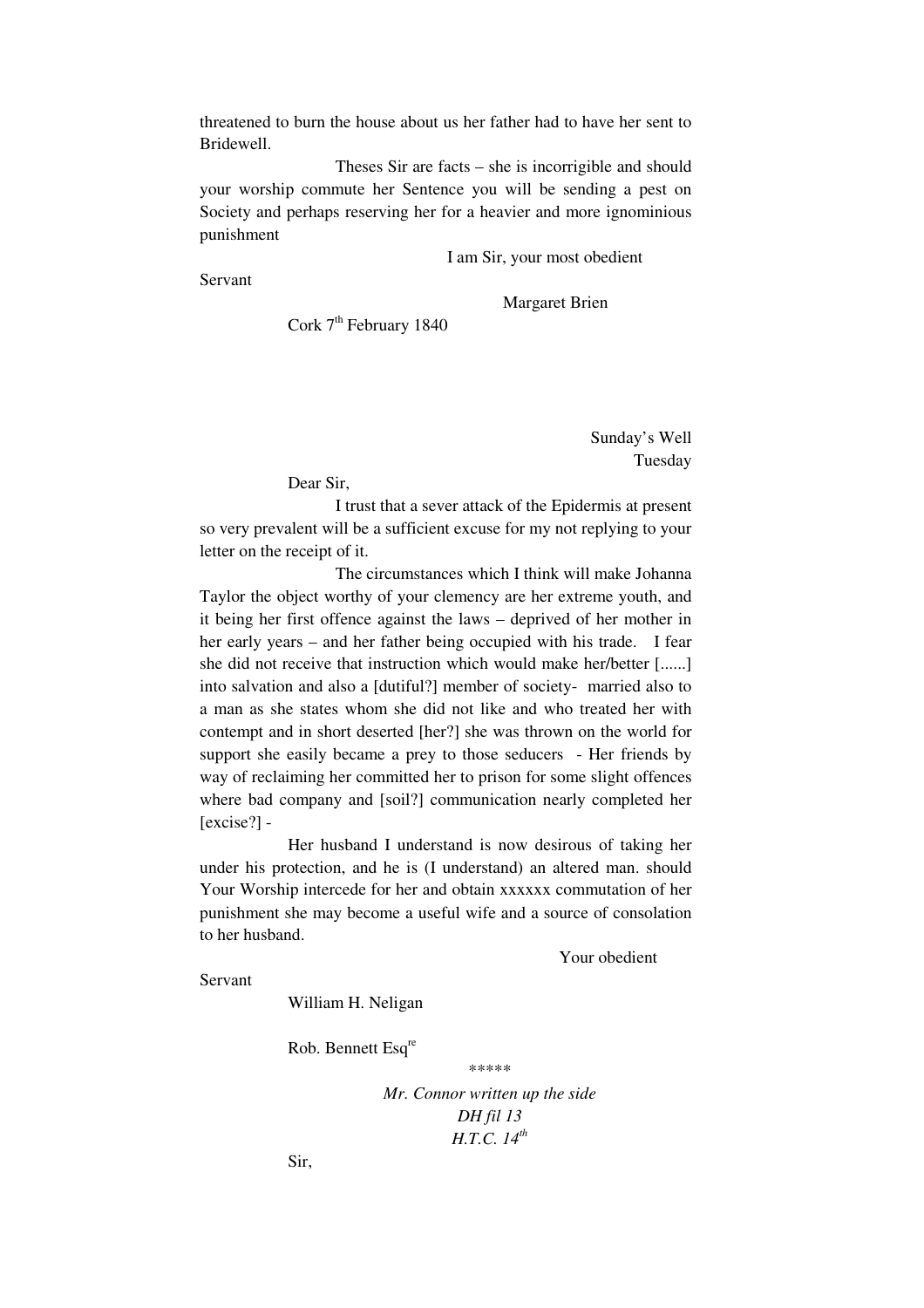I beg leave to forward to you for the consideration of His Excellency The Lord Lieutenant a memorial which has been handed to me by the Father of a Convict, Johanna Taylor, who has been sent to Dublin under sentence of Transportation from then City of Cork.

 This memorial was addressed to me or the presiding Judge of the Quarter Sessions Court in which the Convict was indicted for a Larceny and pleaded Guilty entreating to be transported as the only means of withdrawing her from bad company into which she had fallen: and it was represented at the same time that her father had on a former occasion sent her to the Bridewell of this city to punish her by means of holding her to jail to keep the Peace to him and his family. Of course that proceeding could not be pursued save to call upon her husband to interfere, but she had deserted him & he I believe had gone to Wales; she was discharged and then committed the offence for which she was indicted and in the state of vice and misery unto which she had fallen, she entreated to be transported. She had, I heard, been addicted to drink and was very violent when under its influence. She was sentenced to transportation and has been sent to Dublin. Her Father has, since, applied to me, handing me a Memorial to have the sentence mitigated. I told him that the case was entirely out of my control, when once the sentence was passed, and that he ought to have petitioned His Excellency The Lord Lieutenant.

But I said that as he had a memorial signed with recommendations, tho misdirected to me, I would forward it, as being a more expeditious course than preparing a new memorial to His Excellency, which would very probably be transmitted to me for a report At the same time I distinctly told him I would not recommend it for a favourable consideration unless some good grounds could be laid before me; and I gave him a letter to the Curates of St Mary Shandon whose Certificate implied more knowledge of the circumstances favourable to the Convict. After a lapse of several days I received a letter from the Revd Mr Neligan, which I have the honor to transmit.

I was on the point of forwarding these papers when the step mother of the Convict called me with a letter, which I also beg leave to send. The poor woman seemed in great alarm from the violent disposition of Convict should she be sent back; however, the complaint of a step mother is suspicious.

No application had been made to me by the Convicts husband, but thinking it right to enquire into his circumstances I sent for the father, and he sent forward the Husband. He said he had been some months at work in Wales, seems a quite well disposed man, says he would wish to have her back, if she would stay with him. I asked him if he would become bound for her good behaviour, and he candidly acknowledged he could not be sure of her, but is willing to receive her and try to reclaim her. he is a mere labourer; he has no child here but has heard that she has had a child since she was sent to Dublin.